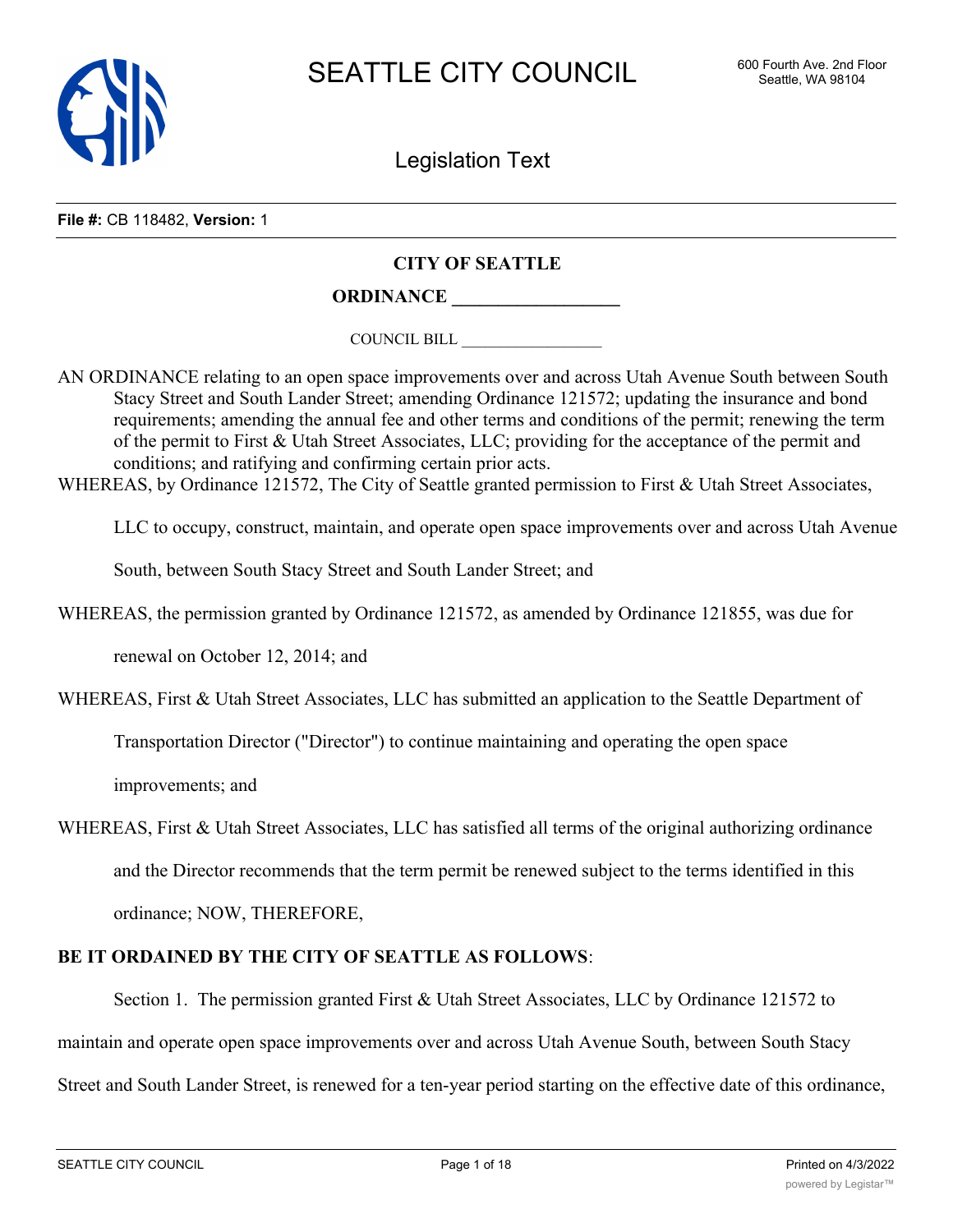and ending at 11:59 p.m. on the last day of the tenth year, upon the terms and conditions set forth in Ordinance 121572; and as further amended by this ordinance.

Section 2. Sections 1, 2, 3, 4, 5, 6, 7, 8, 9, 10, 11, 12, 13, 14, 15, 16, and 17 of Ordinance 121572 are as amended as follows:

 1. **Permission.** Subject to the terms and conditions of this ordinance, The City of Seattle ("City") grants permission (also referred to in this ordinance as a permit) ((is hereby granted)) to the First & Utah Street Associates, LLC ("Permittee"), and its successors and assigns as approved by the Director of the Seattle Department of Transportation ("Director") according to Section 14 of this ordinance, ((as follows:)) to occupy Utah Avenue South between South Stacy Street and South Lander Street to construct, maintain, and operate landscaping, decorative paving, benches, and other open space improvements ((over and across the right-ofway)) in the public place ("open space improvements"). The permit granted ((hereby)) is subject to use by the public for pedestrian travel, emergency vehicle access, and utility purposes.

2. **Term.** The permission ((herein)) granted to ((the)) Permittee ((, its successors and assigns, shall be)) is for a term of ten  $((10))$  years  $((\text{permemening}))$  starting on the effective date of this ordinance and (() terminating)) ending at 11:59 p.m. on the last day of the tenth year. Upon written application ((of)) made by the Permittee at least  $((\text{thirty} (30)))$  180 days before the expiration of the term, the Director  $((\text{of Seattle})$ Department of Transportation shall)) or the City Council may renew the permit ((for)) twice, each time for a successive ten  $((\{10\}))$ -year  $((\text{terms}))$  term,  $((\text{unless}))$ subject to the City  $((\text{Counter}$  determines)) determining pursuant to Section 3.A. below that the area subject to this permit is necessary for a primary or secondary public use or benefit, or that the Permittee's improvements interfere with a primary or secondary public use or benefit. The total term of the permission, including renewals, ((as originally granted and thus extended))shall not exceed ((thirty  $()30(())$ ) years(( $\frac{1}{2}$  subject to the right of City Council by ordinance to revise any of the terms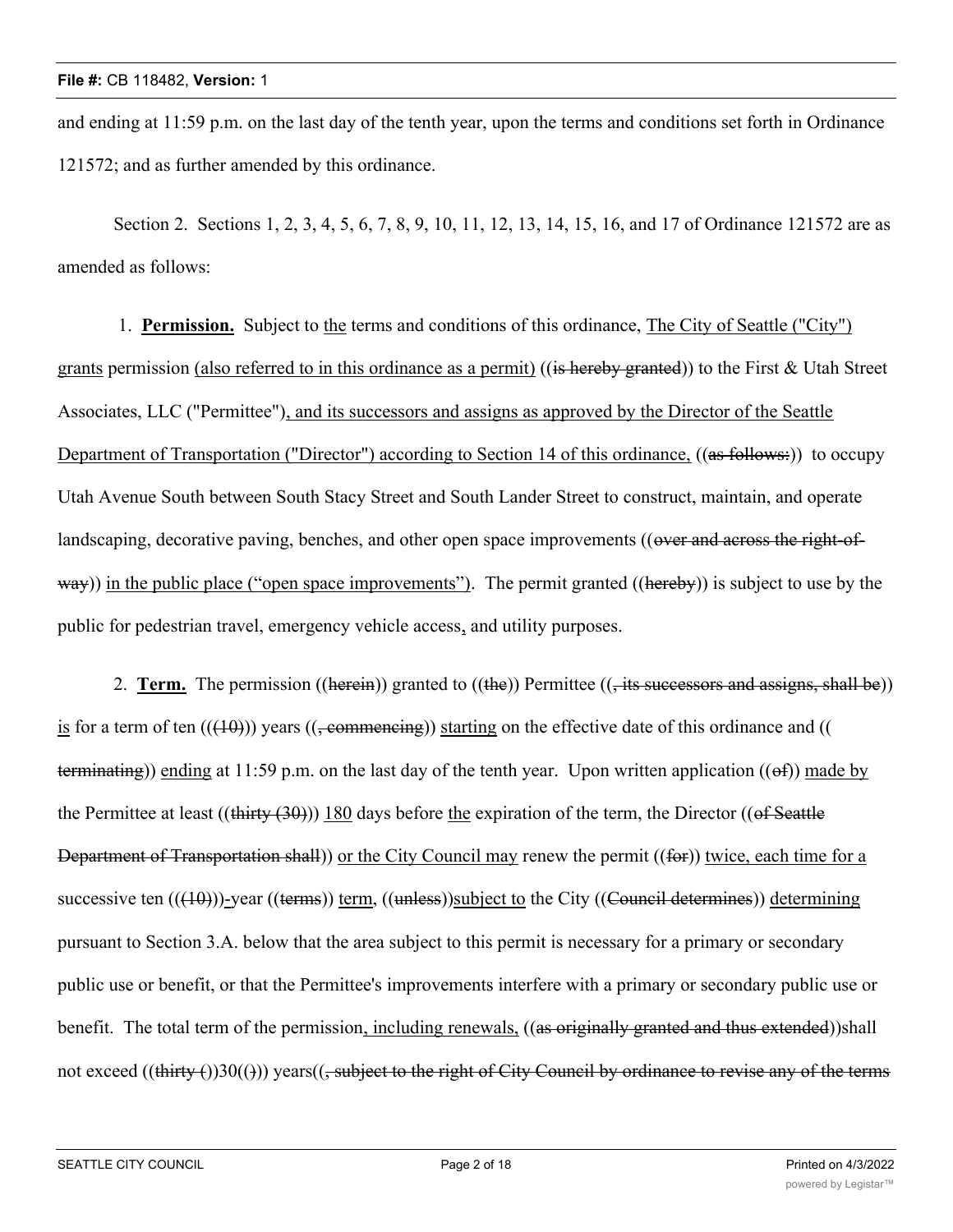and conditions contained herein at the time of each renewal)). The Permittee shall submit any application for a new permission no later than 180 days prior to the expiration of the then-existing term.

3. **Removal for public use or cause.** The ((permit)) permission granted ((hereby)) is subject to (( primary and secondary use by the public)) use of the street right-of-way or other public place (collectively, public place) by the City and the public for travel, ((and)) utility purposes, and other public uses or benefits. ((t ))The City expressly reserves the right to deny renewal, or terminate the permission at any time prior to expiration of the initial term or any renewal term, and require the Permittee to remove the open space improvements, or any part thereof or installation on the public place, at the Permittee's sole cost and expense in the event that:

 $(((A))a)$  the City Council determines $((,))$  by ordinance $((,))$  that the space occupied by the open space improvements is necessary for any (( $\frac{p\cdot p\cdot m}{p\cdot q}$  or secondary)) public use or benefit( $(\frac{1}{2})$ ) or that the improvements interfere with any ((primary or secondary)) public use or benefit; or

## (b) the Director determines that use of the open space improvements has been abandoned ; or

 $(((B))c)$  the Director  $((of Transformation ("Director")))$  determines that any term or condition of this ordinance has been violated, and ((such)) the violation has not been corrected by the Permittee by the compliance date after ((such notice of violation having been given)) a written request by the City to correct the violation (unless a notice to correct is not required due to an immediate threat to the health or safety of the public). ((A City Council determination that the space is necessary for a primary or secondary public use or benefit shall be conclusive and final.)

# 4. **Permittee's obligation to remove and restore.** ((In the event that)) If the permission ((hereby))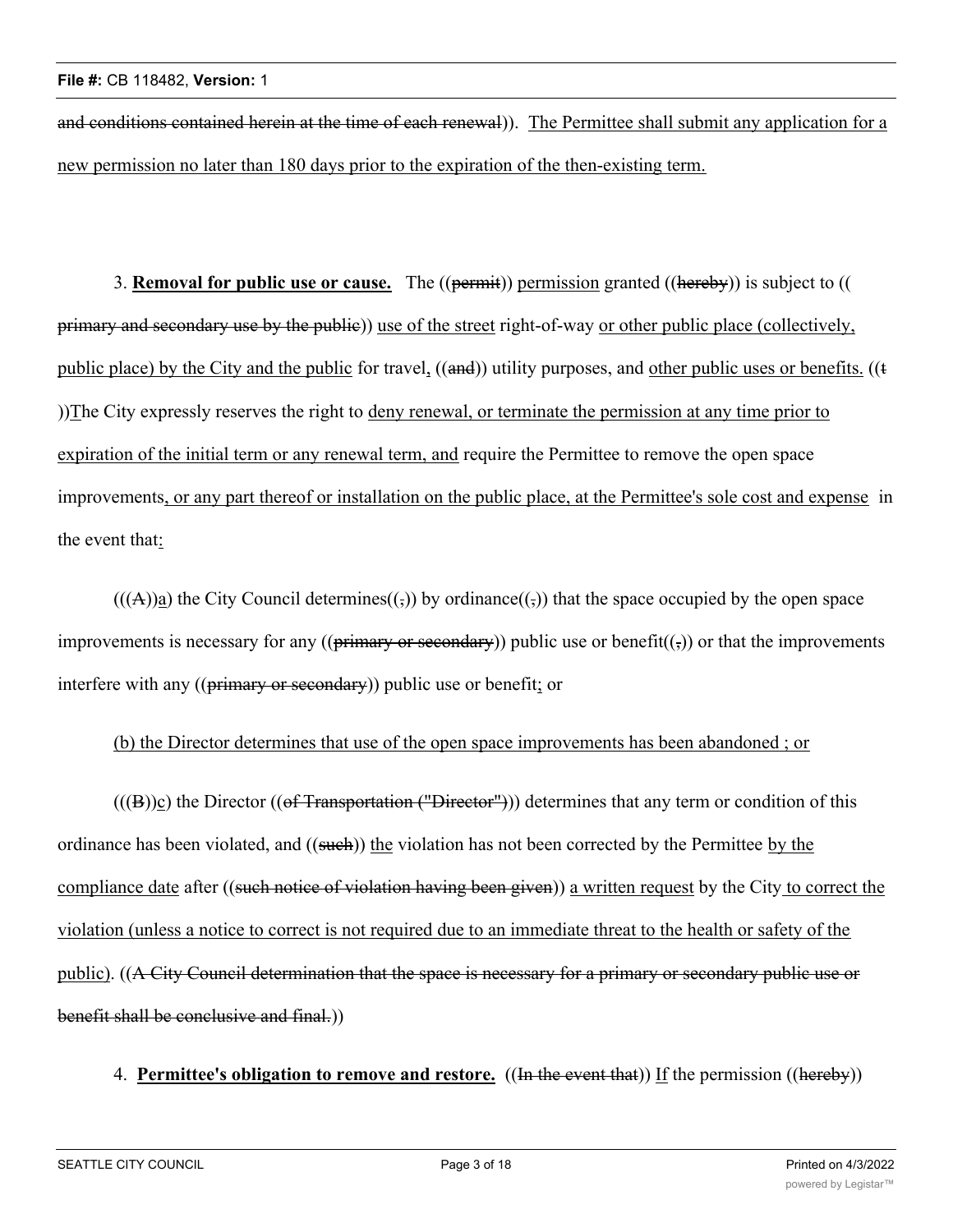granted ((extends to its termination in thirty (30) years, or the City orders removal of the open space improvements pursuant to the terms of this ordinance,)) is not renewed at the expiration of a term, or if the permission expires without an application for a new permission being granted, or if the City terminates the permission, then within  $((\text{minety } f))90(())$  days after  $((\text{such}))$  the expiration $((,))$  or termination of the permission, or prior to any earlier date stated in an ordinance or order  $((ef))$  requiring removal $((, or prior to the$ date stated in an "Order to Remove", as the case may be,)) of the open space improvements, the Permittee shall, at its own expense, remove the open space improvements and all of the Permittee's equipment and property from the public place and replace and restore all portions of the public place ((and shall return all portions of the right-of-way) that may have been disturbed for any part of the open space improvements(( $\frac{1}{2}$ back to the condition for public use as it was prior to construction of the improvements, and in at least)) in as good condition ((in all respects as the abutting portions thereof and consistent with the Restoration Plan set forth in Attachment A)) for public use as existed prior to the construction of the open space and in at least as good condition in all respects as the abutting portions of the public place as required by Seattle Department of Transportation ("SDOT") right-of-way restoration standards. ((Whereupon, the Director shall issue certificate discharging the Permittee from responsibility under this ordinance for occurrence after the date of such discharge.)

5. **Repair or reconstruction.** The open space improvements shall remain the exclusive responsibility of the Permittee and the Permittee shall maintain the open space improvements in good and safe condition for the protection of the public. The Permittee shall not ((commence reconstruction, relocation, readjustments)) reconstruct, relocate, readjust, or repair  $((ef))$  the open space improvements except  $((under the *supervision of*,$ and)) in strict accordance with plans and specifications approved by the Director. The Director ((in her/his)) may, in the Director's judgment, ((may)) order ((such)) the reconstruction, relocation, readjustment, or repair of the open space improvements at the Permittee's ((own)) cost and expense ((subject to the provisions of Section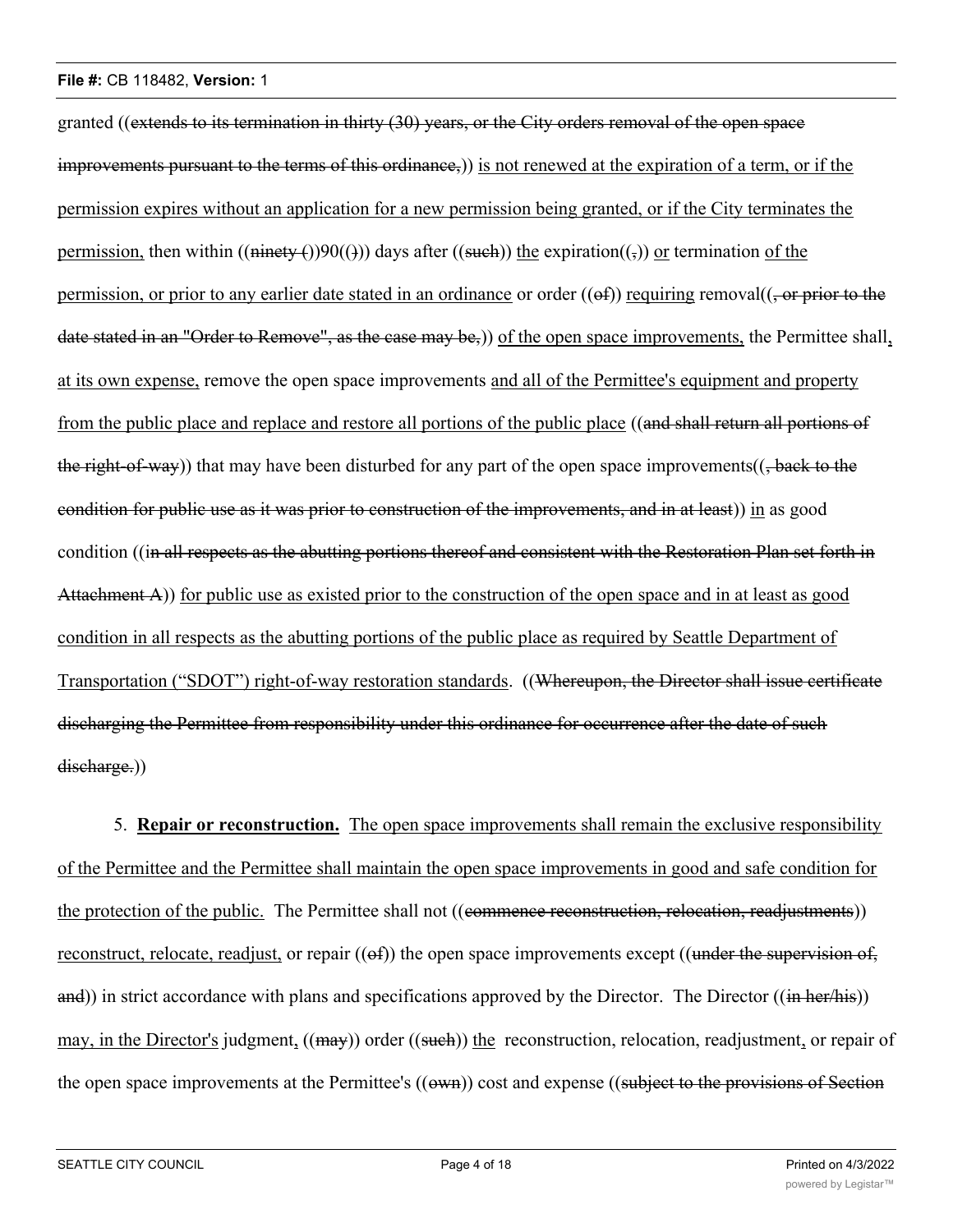8 of this ordnance,)) because of: the deterioration or unsafe condition of the open space improvements( $(-\theta r)$ ); the installation, construction, reconstruction, maintenance, operation, or repair of any ((and all)) municipally owned public utilities( $($ , $)$ ); or for any other cause.

6. **Failure to correct.** ((After notice to the Permittee, and f))Failure ((of the Permittee to correct said unsafe or risk prone condition within the time stated in such notice, the Director may order the open space improvements closed if the Director deems that it has become unsafe or creates a risk of injury to the public. In a situation in which there is an immediate threat to the health or safety of the public, notice is not required)) to remove the open space improvements as required by this ordinance is a violation of Chapter 15.90 of the Seattle Municipal Code (SMC) or successor provisions; however, applicability of Chapter 15.90 does not eliminate any remedies available to the City under this ordinance or any other authority. If the Permittee does not timely fulfill its obligations under this section, the City may at its sole discretion remove the open space improvements and restore the public place at the Permittee's expense, and collect such expense in any manner provided by law.

Upon the Permittee's completion of removal and restoration in accordance with this section, or upon the City's completion of the removal and restoration and the Permittee's payment to the City for the City's removal and restoration costs, the Director shall then issue a certification that the Permittee has fulfilled its removal and restoration obligations under this ordinance. Upon prior notice to the Permittee and entry of written findings that it is in the public interest, the Director may, in the Director's sole discretion, conditionally or absolutely excuse the Permittee from compliance with all or any of the Permittee's obligations under this section.

7. **Continuing obligations.** Notwithstanding termination or expiration of the permission granted, or closure or removal of the open space improvements, the Permittee shall remain bound by all of its obligations under this ordinance until $((\div)$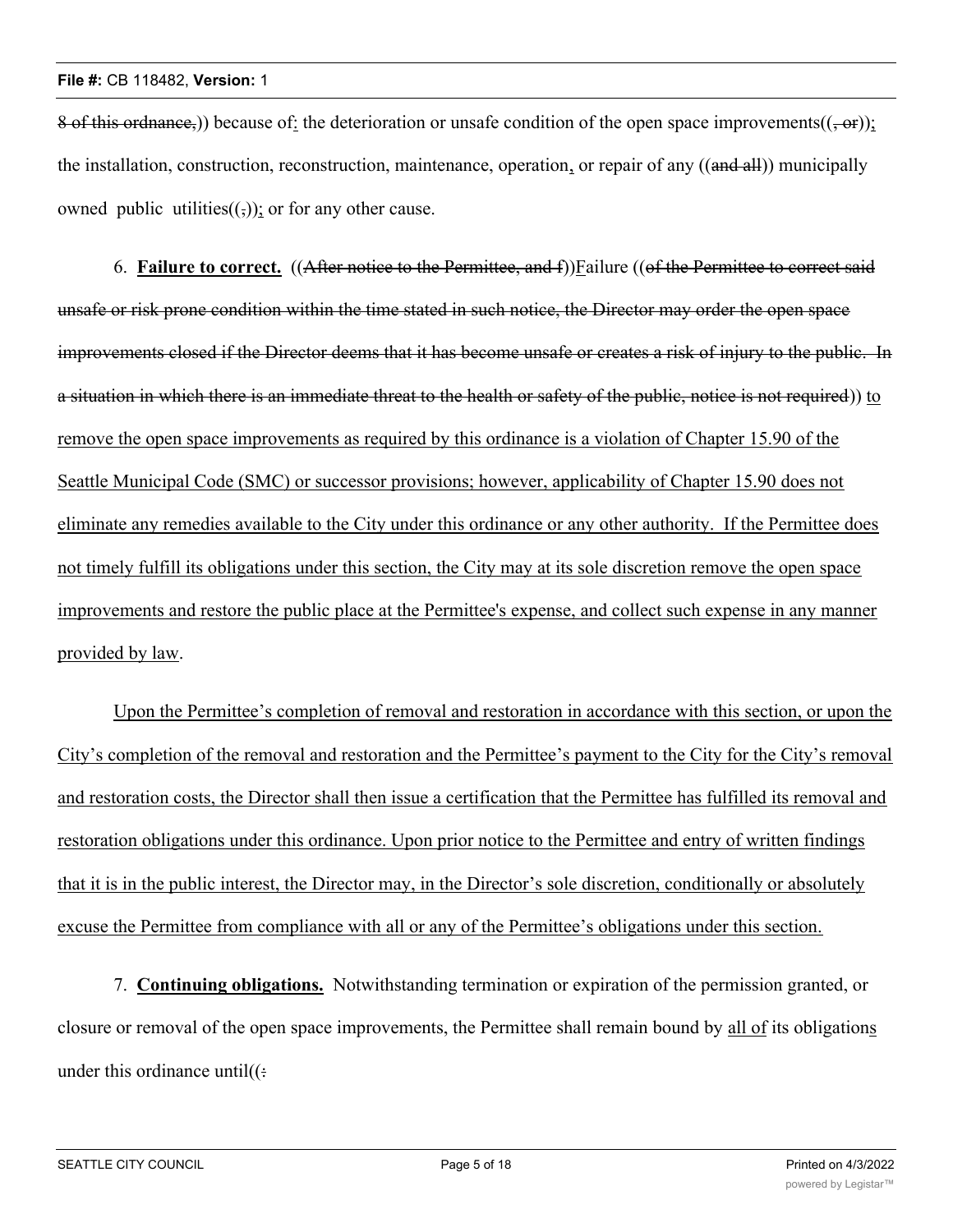(A) the area is left in a manner as required by Section 4 and

(B))) the Director ((certifies)) has issued a certification that the Permittee has ((discharged it obligations herein)) fulfilled its removal and restoration obligations under Section 4 of this ordinance. Notwithstanding the issuance of that certification, the Permittee shall continue to be bound by the obligations in Section 4 of this ordinance and shall remain liable for any unpaid fees assessed under Section 15 of this ordinance.

((Provided, that upon prior notice to the Permittee and entry of written findings that such is in the public interest, the Director may, in her/his sole discretion, excuse the Permittee, conditionally or absolutely, from compliance with all or any of the Permittee's obligation to remove the open space improvements and restore disturbed areas.))

8. **Protections of utilities.** The permission granted ((by this permit))is subject to the Permittee bearing the expense of any protection, support, or relocation of existing utilities deemed necessary by the  $((\text{swner}))$ owners of the ((utility))utilities, and shall be done at Permittee's expense with the Permittee being responsible for any ((subsequent))damage to the utilities due to the construction, repair, reconstruction, maintenance( $(-\theta r)$ ), operation, or removal of the open space improvements and for any consequential damage that may result from any damage to utilities or interruption in service caused by any of the foregoing. Whenever a utility needs to excavate within the street area subject to this permit, the Director will require the utility to restore, at its own expense, the pavement or other street area excavated in accordance with the City's Pavement Opening and Restoration Rules and with applicable Seattle Standard Plans and Specifications; provided, however, that if the utility's excavation has disturbed or removed Permittee's open space improvements, the utility shall not be required to be responsible for any additional cost incurred as a result of the open space improvements costing more than the applicable Seattle Standard Plans and Specifications for street surface restoration. Such additional restoration costs shall be the sole responsibility of the Permittee. If Permittee desires surface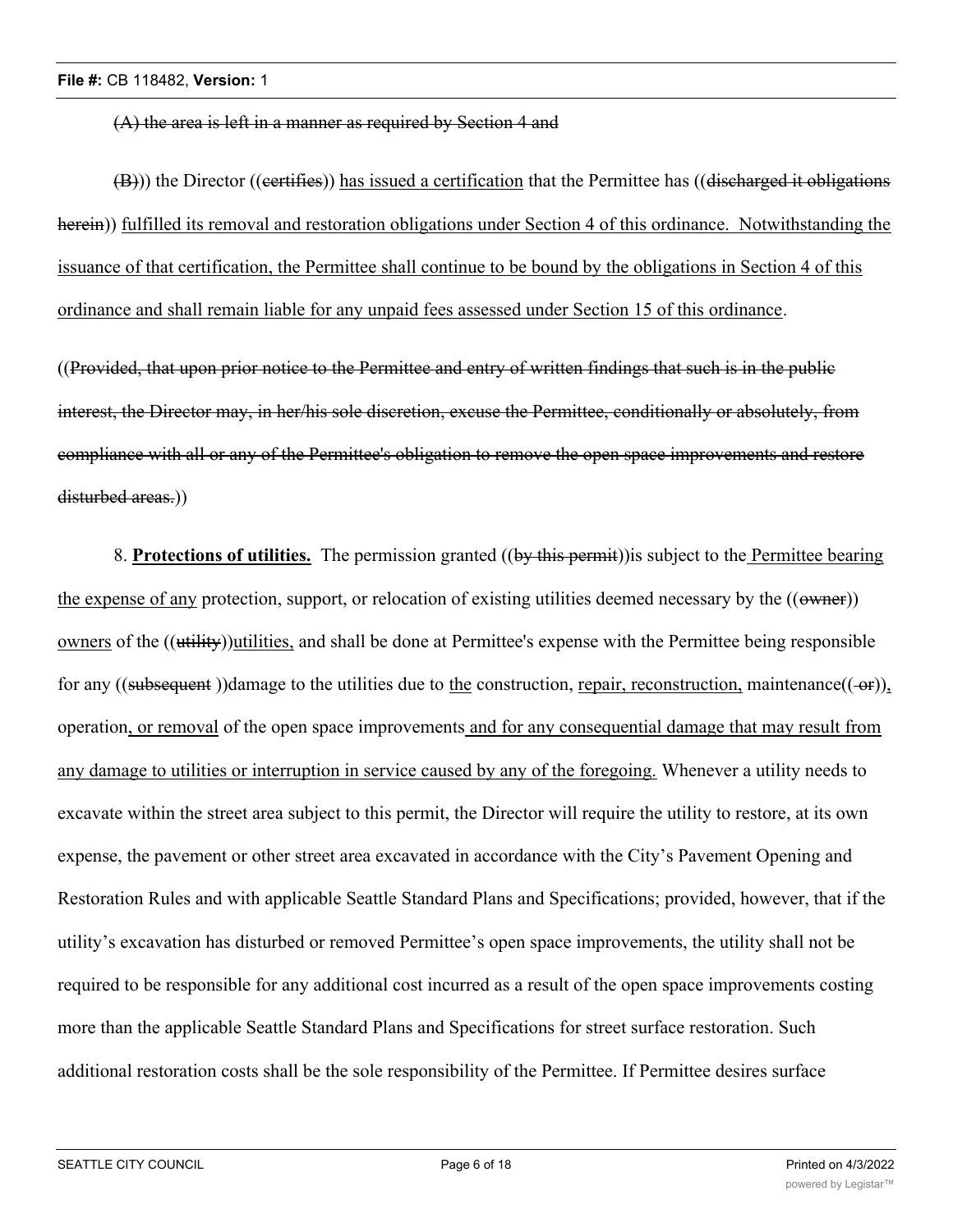restoration with decorative or special paving materials, Permittee shall furnish such materials to the utility. Prior to commencement of any pavement opening work in the street area subject to this permit, the Director will require the utility to consult with the Permittee on the means for minimizing interference with the Permittee's use of the street, and the utility's restoration plan and schedule.

9. **Open Space Improvements.** The Permittee shall own any improvements and fixtures, including but not limited to: art, benches, or other amenities that were installed in and on the closed street by Permittee $((\tau))$ ; provided, however, that ((said)) ownership may be negotiated with the City at the termination of the permit. Activation of the public place with uses open to the public is allowed, subject to applicable City departments' review and approval. Any activation of the public place for private uses must be permitted by the City.

10. **Release, hold harmless, indemnification, and duty to defend.** ((The open space improvements shall remain the exclusive responsibility of the Permittee.) The Permittee, by ((its acceptance)) accepting the terms of this ordinance ((and the permission hereby granted, does release)), releases the City, its officials, officers, employees and agents from any and all claims, ((resulting from damage or loss to its own property and does covenant and agree for itself, its successors and assigns, with the City to at all times protect and save harmless the City from all claims,)) actions, suits, liability, loss, costs, expenses, attorneys' fees, or damages of every kind and description (((excepting only such damages that may result from the negligence of the City), which may accrue to, or be suffered by, any person or persons and/or property or properties, including without limitation, damage or injury to the Permittee, its officers, agents, contractors, invitees, tenants and tenants' invitees, licenses, or their successors and assigns,)) arising out of or by reason of the ((maintenance, operation or use of said City street, alley, or any portion thereof,)) open space improvements or this ordinance, including but not limited to claims resulting from injury, damage, or loss to the Permittee or the Permittee's property.

The Permittee agrees to at all times to ((or by reason of anything that has been done, or may at any time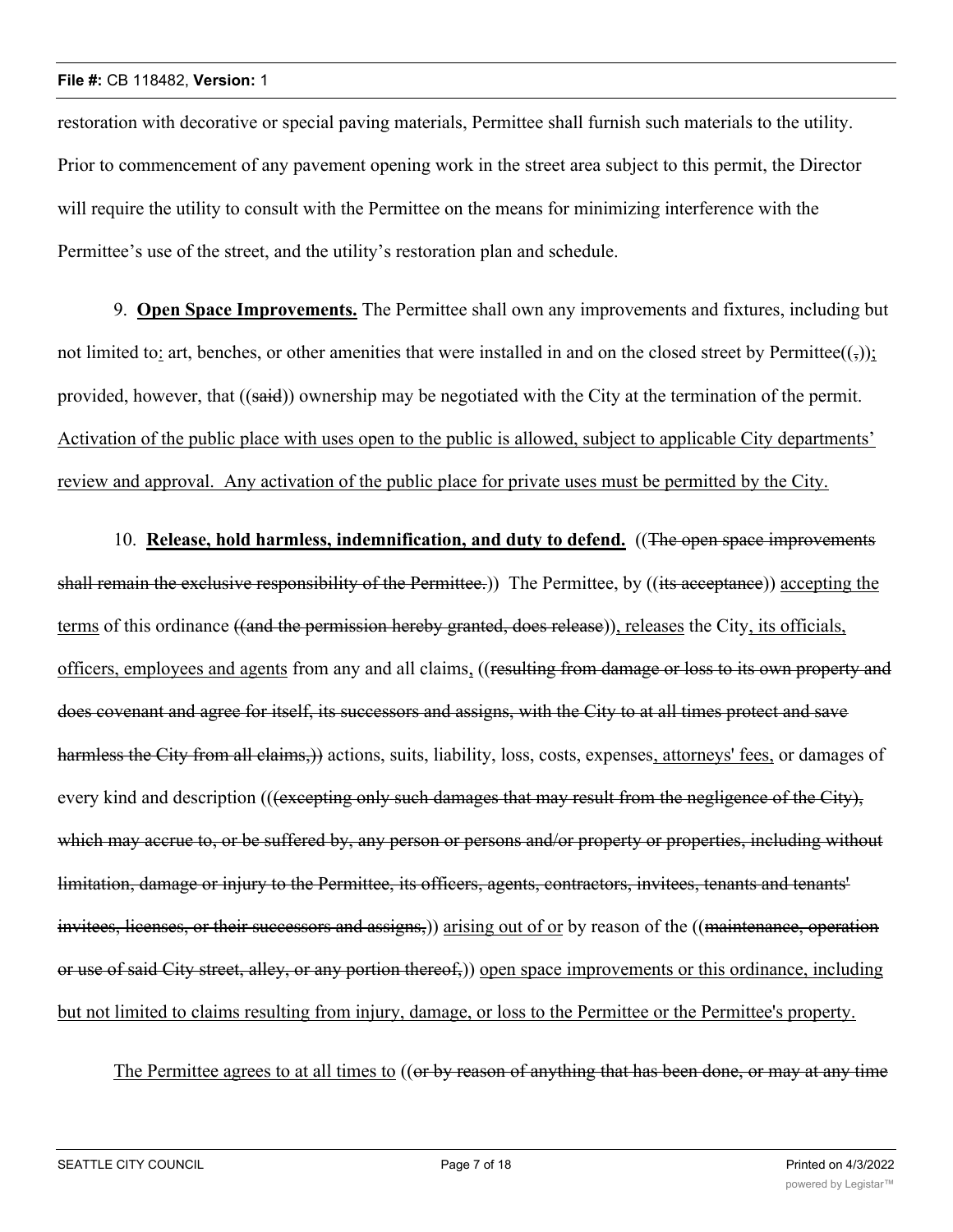be done, by the Permittee, its successors and assigns, by reason of this ordinance, or by reason of the Permittee, its successor or assigns, failing or refusing to strictly comply with each and every provision of this ordinance; and if any such suit, action or assigns, shall, upon notice thereof from the City,) defend, indemnify, and hold harmless the City, its officials, officers, employees, and agents from and against all claims, actions, suits, liability, loss, costs, expense, attorneys' fees, or damages of every kind and description, excepting only damages that may result from the sole negligence of the City, that may accrue to, be asserted by, or be suffered by any person or property including, without limitations, damage, death, or injury to members of the public or to the Permittee's officers, agents, employees, contractors, invitees, tenants, tenants' invitees, licensees, or successors and assigns arising out of or by reason of:

(a) the existence, condition, construction, reconstruction, modification, maintenance, operation, use, or removal of the open space improvements or any portion thereof, or the use, occupation, or restoration of the public place or any portion thereof by the Permittee or any other person or entity;

(b) anything that has been done or may at any time be done by the Permittee by reason of this ordinance; or

(c) the Permittee failing or refusing to strictly comply with every provision of this ordinance; or arising out of or by reason of the open space improvements or this ordinance in any other way.

((the same at its or their sole cost and expense, and in case judgment shall be rendered)) If any suit, action, or claim of the nature described above is filed, instituted, or begun against the City ((in any suit or action)), the Permittee((, its successors and assigns,)) shall ((fully)) upon notice from the City defend the City, with counsel acceptable to the City, at the sole cost and expense of the Permittee, and if ((satisfy said)) a judgment is rendered against the City in any suit or action, the Permittee shall fully satisfy the judgment within ((ninety  $\left($  $()$ )90(( $)$ )) days after ((such)) the action or suit ((shall have)) has been finally determined, if determined adversely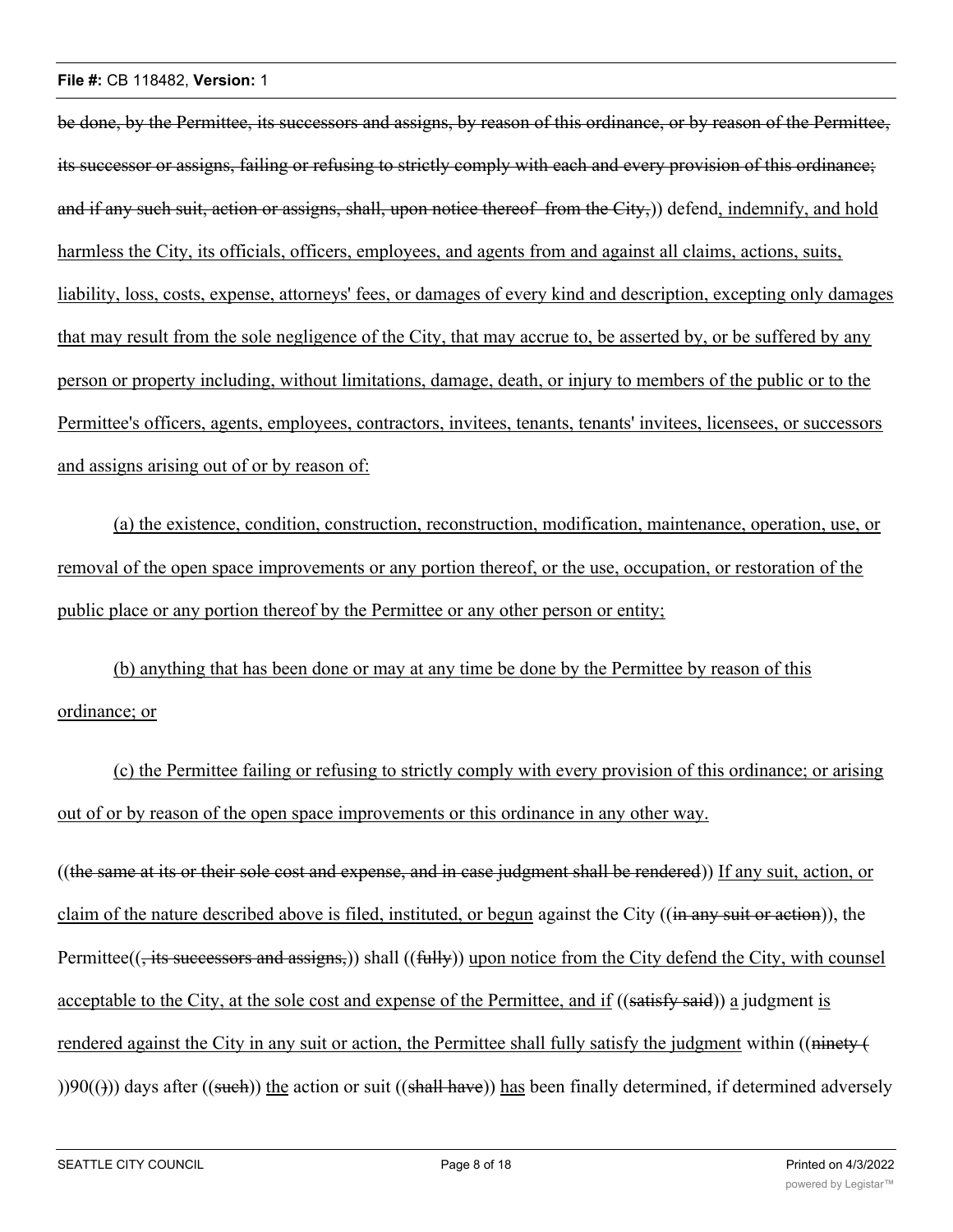to the City. ((Provided that if)) If it is determined by a court of competent jurisdiction that Revised Code of Washington (RCW) 4.24.115 applies to this ordinance, then in the event claims or damages are caused by or result from the concurrent negligence of $((\cdot))$ 

 $(A)$ )) the City, its agents, contractors, or employees $((\frac{1}{2}))$ , and

 $((**(B)**))$  the Permittee, its agents, contractors, or employees  $((**or its successors or assigns**)), this identity$ provision shall be valid and enforceable only to the extent of the negligence of the Permittee or Permittee's agents, contractors, or employees ((or its successors or assigns)).

11. **Insurance.** For as long as the Permittee((, its successors and assigns, shall)) exercises any permission granted by this ordinance and until the ((open space improvements are entirely removed from its location as described in Section 4 or until discharge by order of the)) Director has issued a certification that ((as provided in)) the Permittee has fulfilled its removal and restoration obligations under Section 7 of this ordinance, the Permittee shall obtain and maintain in full force and effect, at its own expense, insurance and/or self-insurance ((policies which fully)) which protects the Permittee and the City from claims and risks of loss from perils ((which)) that can be insured against under commercial general liability (CGL) insurance policies (( and fire insurance contracts, including any extended coverage endorsements thereto which are customarily available from time to time)), in conjunction with:

 $(((A))a)$  construction, reconstruction, modification, operation, maintenance, use,  $((\theta f))$  existence, or removal of the open space improvements or any portion thereof, as well as restoration of any disturbed areas of the public place in connection with the removal ((permitted by this ordinance and of any and all portions)) of the open space improvements;

 $((B))$ b) Permittee's activity upon or the use or occupation of the  $((\text{areas}))$  public place described in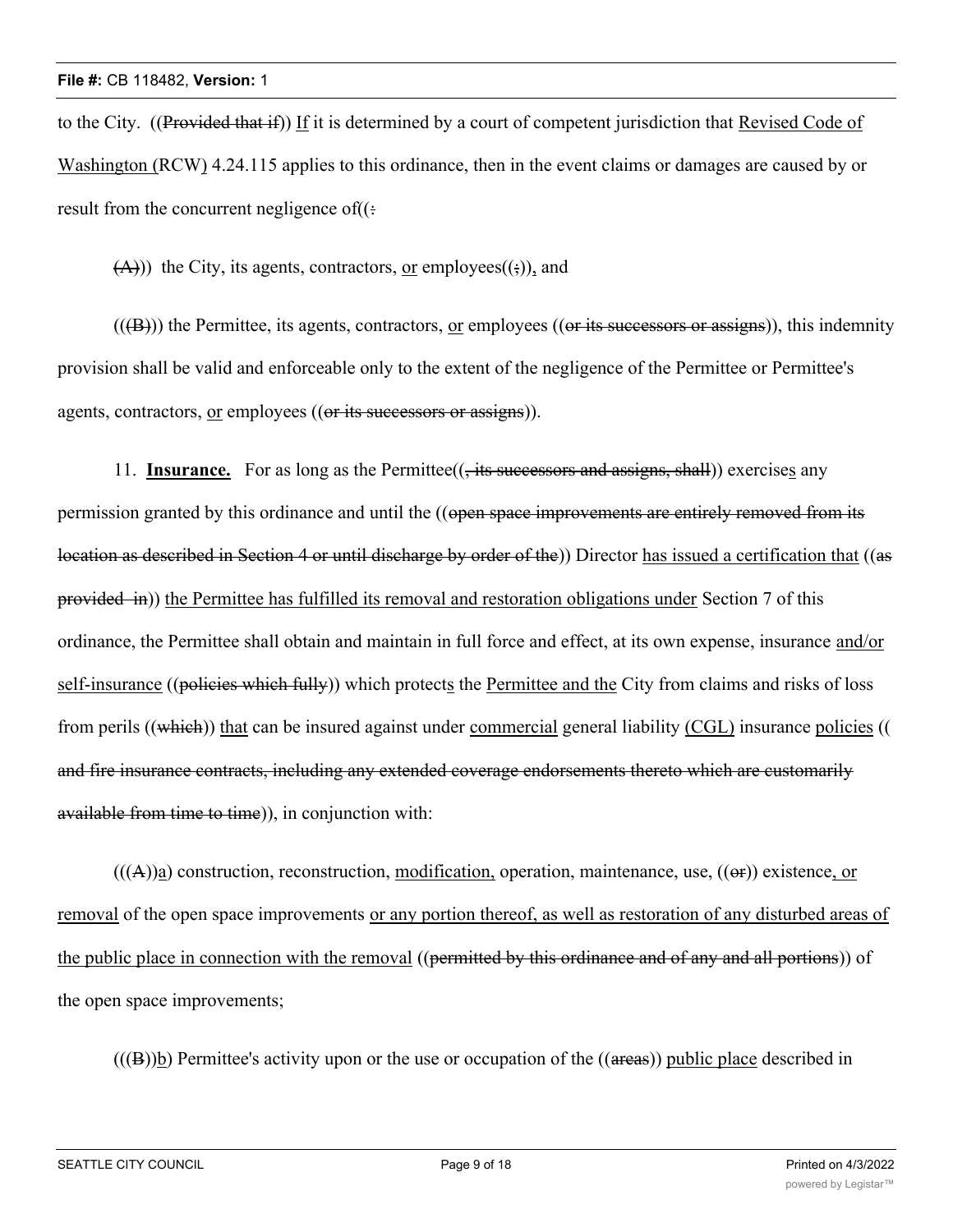Section 1 of this ordinance $((, as well as))$ ; and

 $((\text{(C)})c)$  ((any and all)) claims and risks in connection with ((any activity)) activities performed by the Permittee by virtue of the permission granted by this ordinance.

Minimum insurance requirements ((shall be a policy of commercial general liability of a)) are CGL insurance on an occurrence form ((reasonably acceptable to the City)) at least as broad as the Insurance Services Office (ISO) CG 00 01. Insurance coverage must (()) be placed with  $((a \rightarrow e)$  an insurer admitted and licensed to conduct business in Washington State ((, except that if it is infeasible to obtain such a policy, the City may approve an alternative company) or with a surplus lines carrier pursuant to Chapter 48.15 RCW. If coverage is placed with any other insurer or is partially or wholly self-insured, such insurer(s) or self-insurance is subject to approval by the City's Risk Manager.

Minimum (( $p\ddot{\text{obley}}$ ) limits of liability shall be \$2,000,000 per ( $\ddot{\text{(e)}}$ )Occurrence; \$4,000,000 General Aggregate; and, \$2,000,000 ((annual aggregate each period)) Products/Completed Operations Aggregate, including Premises Operations; Personal/Advertising Injury, Contractual Liability. Coverage shall name (( specifically name the open space improvement exposure. Liability coverages shall add by endorsement the)) The City of Seattle, its ((elected and appointed)) officers, officials, employees, and agents" as additional insured $((.)$ s for primary and non-contributory limits of liability subject to  $((\text{Coverage shall contain}))$  a Separation of Insureds((, indicating essentially that except with respect to the limits of insurance, and any rights or duties specifically assigned in this coverage part of the first-named insured, this insurance applies as if each insured were the only insured, and separately to each insured against whom claim is made or suit is brought)) clause.

Within 60 days after the effective date of this ordinance, the Permittee shall provide to  $((\texttt{F}))$ the City(( will not accept a certificate of insurance as evidence of current coverage. Evidence of current coverage shall be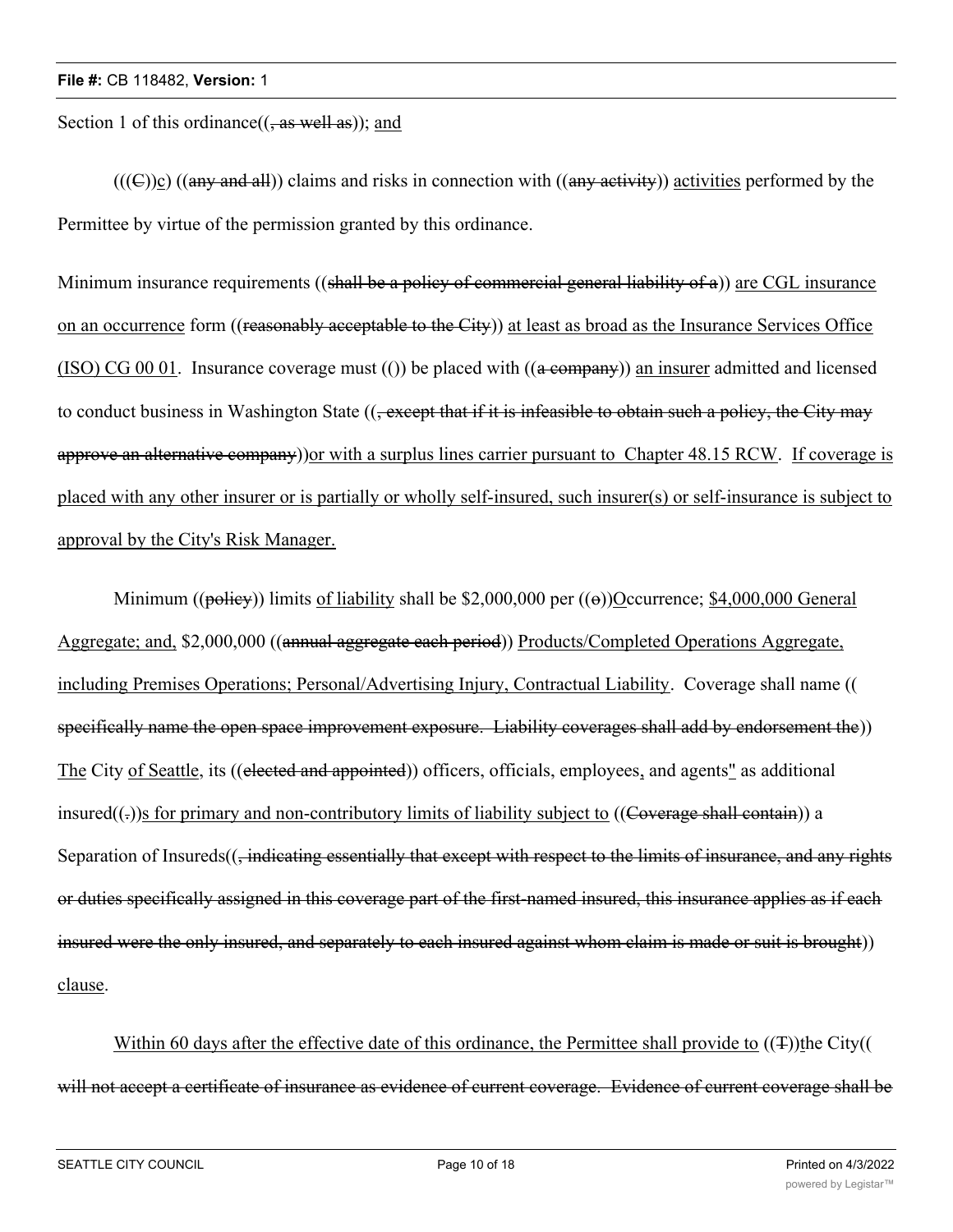submitted to the City in the form of a photocopy of the insurance policy declaration page, indicating all endorsements and exclusions attached thereto, and is a condition to the validity of this permit)), or cause to be provided, certification of insurance coverage including an actual copy of the blanket or designated additional insured policy provision per the ISO CG 20 12 endorsement or equivalent. The insurance coverage certification shall be delivered or sent to the Director at an address as the Director may specify in writing from time to time. The Permittee shall provide a certified complete copy of the insurance policy to the City promptly upon request.

((Whenever in the judgment of the Risk Manager of the City of Seattle, such insurance filed pursuant to the provisions hereof shall be deemed insufficient to fully protect the City of Seattle, the Permittee shall, upon thirty days notice by the Risk Manager, furnish additional insurance in such reasonable amount as may be specified by the Risk Manager.)

If the Permittee is self-insured, a letter of certification from the Corporate Risk Manager may be submitted in lieu of the insurance coverage certification required by this ordinance, if approved in writing by the City's Risk Manager. The letter of certification must provide all information required by the City's Risk Manager and document, to the satisfaction of the City's Risk Manager, that self-insurance equivalent to the insurance requirements of this ordinance is in force. After a self-insurance certification is approved, the City may from time to time subsequently require updated or additional information. The approved self-insured Permittee must provide 30 days' prior notice of any cancellation or material adverse financial condition of its self-insurance program. The City may at any time revoke approval of self-insurance and require the Permittee to obtain and maintain insurance as specified in this ordinance.

In the event that the Permittee assigns or transfers the permission granted by this ordinance, the Permittee shall maintain in effect the insurance required under this section until the Director has approved the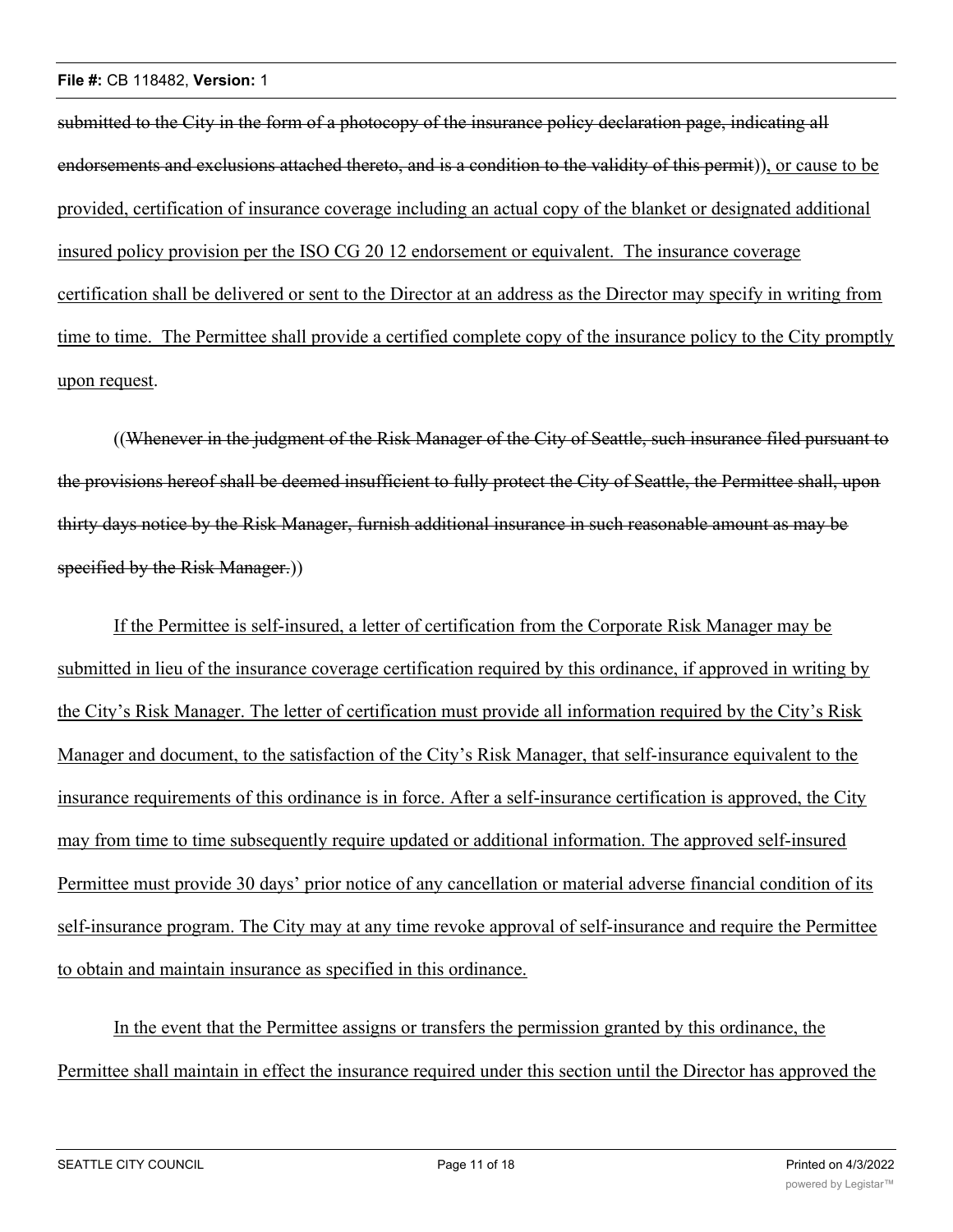assignment or transfer pursuant to Section 14 of this ordinance.

12. **Contractor insurance.** The Permittee shall contractually require((+ that)) any and all of its contractors performing ((construction)) work on ((the)) any premises ((as)) contemplated by this permit(( $\epsilon$ )) name ((the ))"The City of Seattle, its officers, officials, employees, and agents" as  $((a\text{m}))$  additional insureds (( on all policies of commercial general liability insurance,)) for primary and non-contributory limits of liability on all CGL, Automobile and Pollution liability insurance and/or self-insurance. The Permittee ((and)) shall also include in all contract documents with its contractors a third-party beneficiary provision extending to the City construction indemnities and warranties granted ((to Permittee to the City as well)).

13A. **Performance bond.** Within  $((sixty)(60)(4)))$  days after the effective date of this ordinance, the Permittee shall deliver to the Director ((of Seattle Transportation)) for filing with the City Clerk a ((good and)) sufficient bond ((in the sum of One Million Dollars  $(\text{\$1,000,000)}$ )) executed by a surety company authorized and qualified to do business in the State of Washington( $\overline{(\cdot)}$ ) that is: in the amount of \$1,000,000, and conditioned with a requirement that the Permittee  $((\text{will}))$  shall comply with  $((\text{each and}))$  every provision of this ordinance and with ((each and)) every order (( $\Theta$ f)) the Director (( $\rho$ ursuant thereto; provided, that if the Mayor of the City of Seattle in his/her judgment shall deem any bond or bonds filed to be insufficient and demand a new or additional bond, the Permittee shall furnish a new or additional bond in such amount as the Mayor may specify to be necessary to fully protect the City) issues under this ordinance. ((Said)) The Permittee shall ensure that the bond amount ((shall)) remains in effect until ((such time as the open space improvements are entirely removed from its location as described in Section 1, or until discharged by order of)) the Director has issued a certification that the Permittee has fulfilled its removal and restoration obligations under ((as provided in)) Section 7 of this ordinance. ((As an alternative to a bond, the Permittee shall deliver to the Director of Seattle Transportation a))An irrevocable letter of credit ((payable to the City of Seattle in the sum of Two Hundred Fifty Thousand Dollars (\$250,000), executed by a local established financial institute authorized and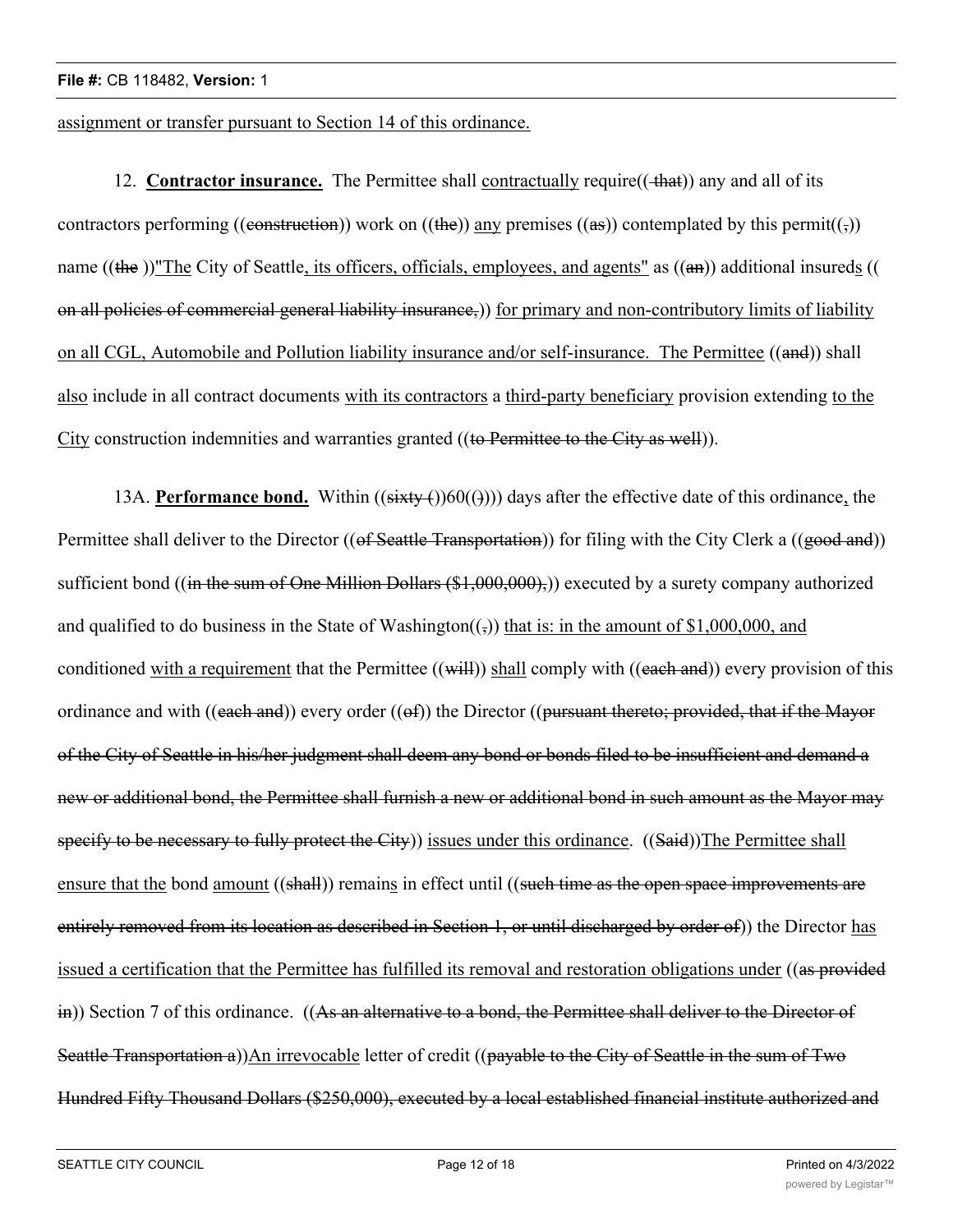qualified to do business in the State of Washington, conditioned that the Permittee will comply with each and every provision of this ordinance and with each and every order of) approved by the Director ((pursuant thereto; provided, that if the Mayor of the City of Seattle in his/her judgment shall deem any letter of credit filed to be insufficient and demand a new or additional letter of credit, the Permittee shall furnish a new or additional letter of credit in such amount the Mayor may specify to be necessary to fully protect the City. Said letter of credit shall remain in effect until such time as the open space improvements are entirely removed from its location as described in Section 1, or until discharged by order of the Director as provided in Section 7 of this ordinance)) in consultation with the City Attorney's Office may be substituted for the bond. In the event that the Permittee assigns or transfers the permission granted by this ordinance, the Permittee shall maintain in effect the bond or letter of credit required until the Director has approved the assignment or transfer pursuant to Section 14 of this ordinance.

13B. **Adjustment of insurance and bond requirements.** The Director may adjust minimum liability insurance levels and surety bond requirements during the term of this permission. If the Director determines that an adjustment is necessary to fully protect the interests of the City, the Director shall notify the Permittee of the new requirements in writing. The Permittee shall, within 60 days of the date of the notice, provide proof of the adjusted insurance and surety bond levels to the Director.

14. **Consent for and conditions of assignment or transfer.** The ((Permittee shall not assign or transfer any privileges conferred)) permission granted by this ordinance shall not be assignable or transferable by operation of law; nor shall the Permittee transfer, assign, mortgage, pledge, or encumber the same without the ((consent of the)) Director's consent, which the Director shall not unreasonably refuse. The Director ((shall be satisfied that the proposed assignee or transferee is financially capable of assuming the obligations under this permit, and that surety bonds and insurance coverage in sufficient amounts have been provided. If permission is granted, the assignee or transferee shall be bound by) may approve assignment or transfer of the permission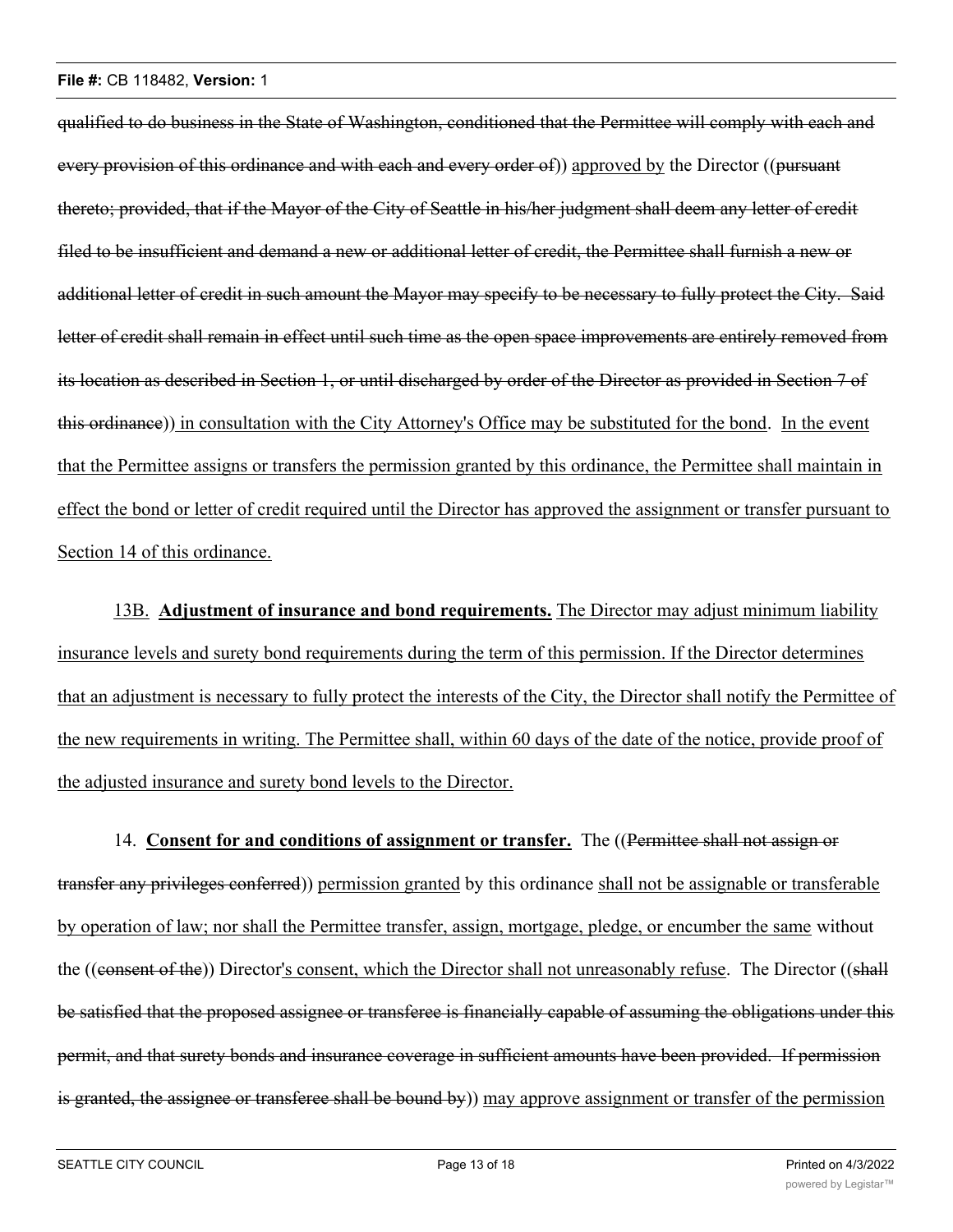#### **File #:** CB 118482, **Version:** 1

granted by this ordinance to a successor entity only if the successor or assignee has accepted in writing all of the terms and conditions of the permission granted by this ordinance; has provided, at the time of acceptance, the bond and certification of insurance coverage required under this ordinance; and has paid any fees due under Section 15 of this ordinance. Upon the Director's approval of an assignment or transfer, the rights and obligations conferred on the Permittee by this ordinance shall be conferred on the successors and assigns. Any person or entity seeking approval for an assignment or transfer of the permission granted by this ordinance shall provide the Director with a description of the current and anticipated use of the open space improvements. (( Notwithstanding the above language contained in this Section 14, consent of the City shall not be required for any transfer or assignment of the privileges conferred by this ordinance by way of mortgage, pledge or encumbrance or by way of foreclosure or deed in lieu of foreclosure or any mortgage, pledge or encumbrance.))

15. **Inspection fees.** The Permittee(( $\frac{1}{15}$  successors and assigns,)) shall, as provided by SMC Chapter 15.76 or successor provisions, pay  $((\text{to } \text{T}))$ the City  $((\text{of} S$ eattle such)) the amounts  $((\text{as} \text{ may be justly}$  chargeable )) charged by  $((said))$  the City  $((as costs of inspection of said))$  to inspect the open space improvements during construction, reconstruction, repair, annual safety inspections, and at other times as deemed necessary ((to ensure safety of the improvements, under the direction of the Director of Seattle Transportation, as provided by Municipal Code Section 15.76)) by the City. An inspection or approval of the open space improvements by the City shall not be construed as a representation, warranty, or other assurance to the Permittee or any other person as to the safety, soundness, or condition of the open space improvements. Any failure by the City to require correction of any defect or condition shall not in any way limit the responsibility or liability of the Permittee. Beginning on October 13, 2014, and annually thereafter, the Permittee shall ((also)) promptly pay to the City, (( in advance)) upon statements or invoices ((rendered)) issued by the Director, an annual fee ((for the privileges granted and exercised hereunder)) of ((Forty-two Thousand Dollars (\$42,000))) \$21,840.00, or as adjusted thereafter, for ((each of the first five years of the permit. For each succeeding five years of the permit the fee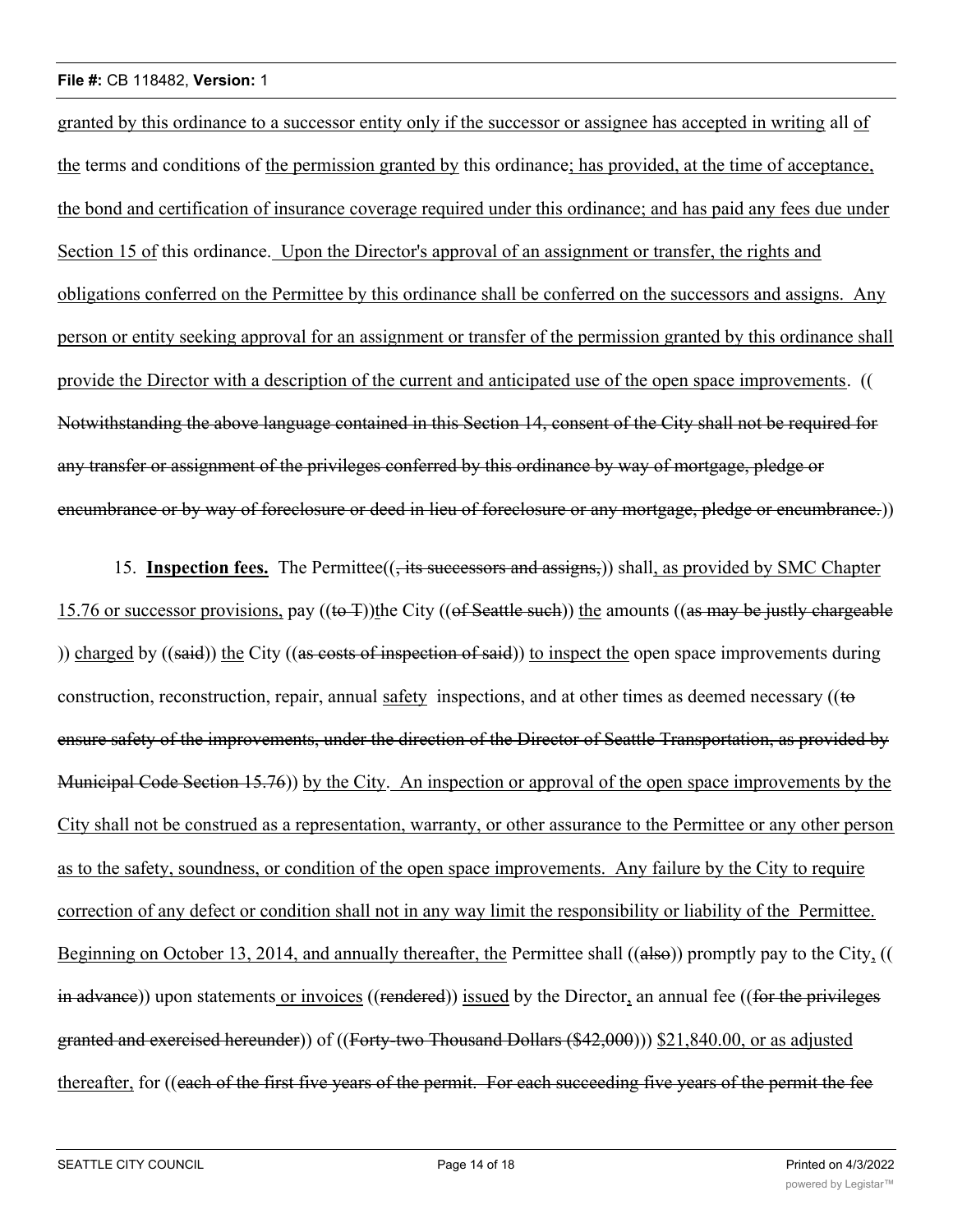shall be adjusted based on the City's fee model for term permits)) the privileges granted by this ordinance.

Adjustments to the annual fee shall be made in accordance with a term permit fee schedule adopted by City Council and may be made every year. In the absence of a schedule, the Director may only increase or decrease the previous year's fee to reflect inflationary changes so as to charge the fee in constant dollar terms. This adjustment will be calculated by adjusting the previous year's fee by the percentage change between the two most recent year-end values available from the Consumer Price Index for the Seattle-Tacoma-Bremerton Area, All Urban Consumers, All Products, Not Seasonally Adjusted. All payments shall be made to the City Finance Director for credit to the ((Seattle)) Transportation Operating Fund.

16. **Compliance with other laws.** ((The Permittee shall not discriminate against any employee or applicant for employment in connection with the design, architectural or engineering work or the repair, or maintenance of the open space improvements permitted to be installed pursuant to this ordinance, on the basis of race, religion, creed, color, sex, marital status, sexual orientation, gender identity, political ideology, ancestry, age, national origin, or the presence of any sensory, mental or physical handicap unless based on bona fide occupational qualifications. The foregoing commitment shall be implemented as follows:

(A) the Permittee will take affirmative action to ensure that applicants are employed and that employees are treated during employment without regard to their race, religion, creed, age, color, sex, marital status, sexual orientation, gender identity, political ideology, ancestry, national origin or the presence of any sensory, mental or physical handicap. Such action shall include, but not limited to the following: employment, upgrading, demotion or transfer, recruitment or recruitment advertising, layoff of termination, rates of pay or other forms of compensation and selection for training, including apprenticeship.

(B) Permittee shall post in conspicuous places available to such employees and applicants for such employment, notices setting forth the provisions of this non-discrimination clause.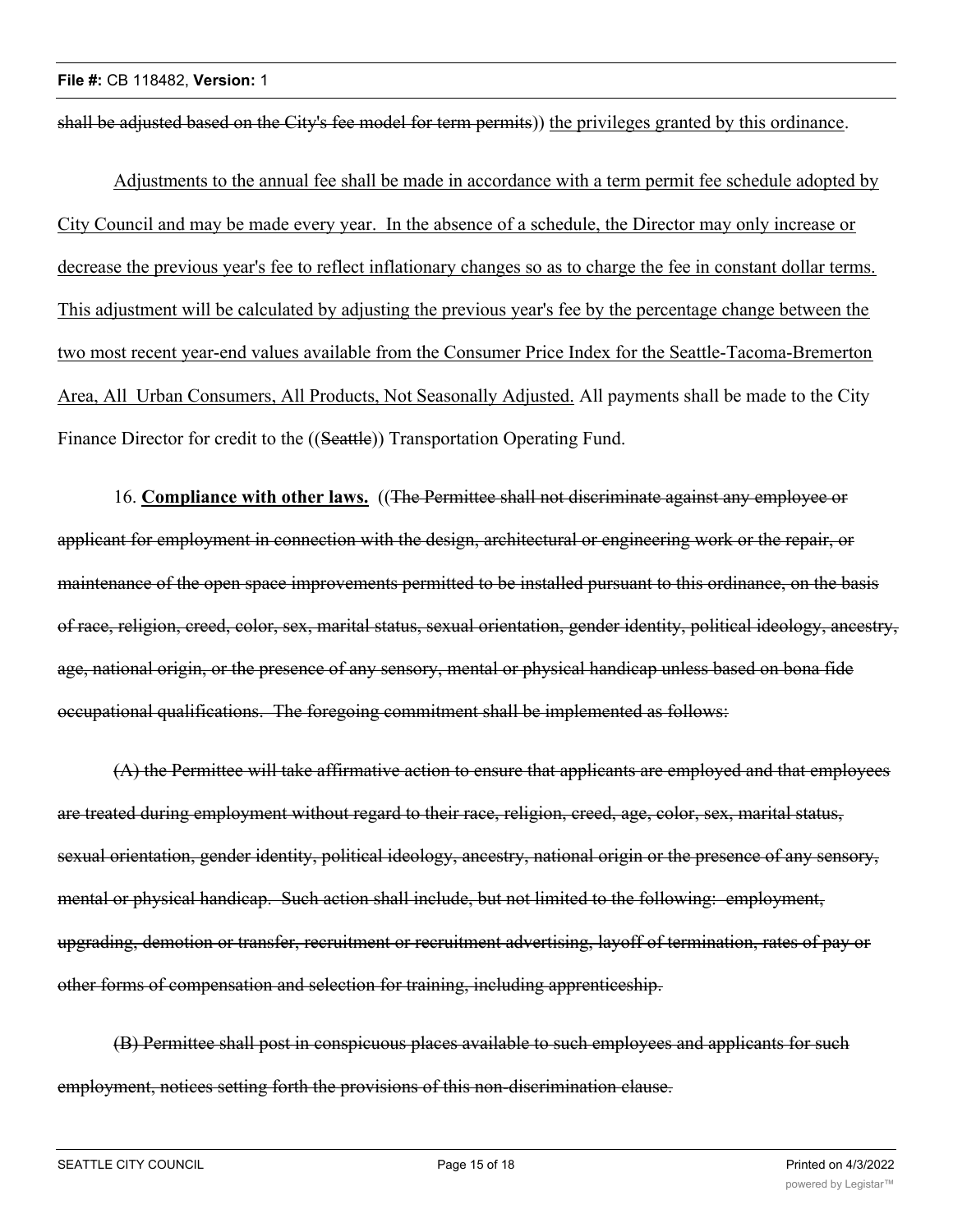#### **File #:** CB 118482, **Version:** 1

(C) Permittee shall furnish to the Director of Human Rights or successor official, upon his or her request and on such forms as may be provided, a report of the affirmative action taken in implementing this provision and will permit reasonable access to its records for the purposes of determining compliance with this Section. If, upon investigation, the Director of Human Rights finds probable cause to believe that the Permittee has failed to comply with any of the terms of this Section, the Permittee and the Director of Seattle Transportation will be so notified in writing. Within ten (10) days of receipt of the Director of Human Rights notice, the Director of Seattle Transportation shall give the Permittee an opportunity to be heard on the matter of compliance with this Section. The Director of Seattle Transportation shall designate a review officer, who shall consider the matter and make a recommendation to the Director of Seattle Transportation. If the Director of Seattle Transportation finds there has been a violation of this Section, he or she may suspend the permission conferred pending full compliance with the terms of this Section.

Failure to comply with any of the terms of this provision shall be a material violation of this ordinance.

The foregoing paragraphs shall be inserted in any subcontracts for work undertaken pursuant to this ordinance in connection with the design, architectural or engineering work or the repair, or maintenance of the open space improvements permitted to be maintained hereunder, unless the Director of Human Rights authorizes the use of another equality of employment opportunity provision.

Permittee shall construct, maintain, and operate the open space improvements in compliance with all applicable federal, state, County, and City laws and regulations. Without limitation, in all matters pertaining to the open space improvements, the Permittee shall comply with the City's laws prohibiting discrimination in employment and contracting including Seattle's Fair Employment Practices Ordinance, SMC Chapter 14.04, and Fair Contracting Practices code, SMC Chapter 14.10 (or successor provisions).

# 17. **Acceptance of terms and conditions.** The Permittee shall deliver to the Director its written signed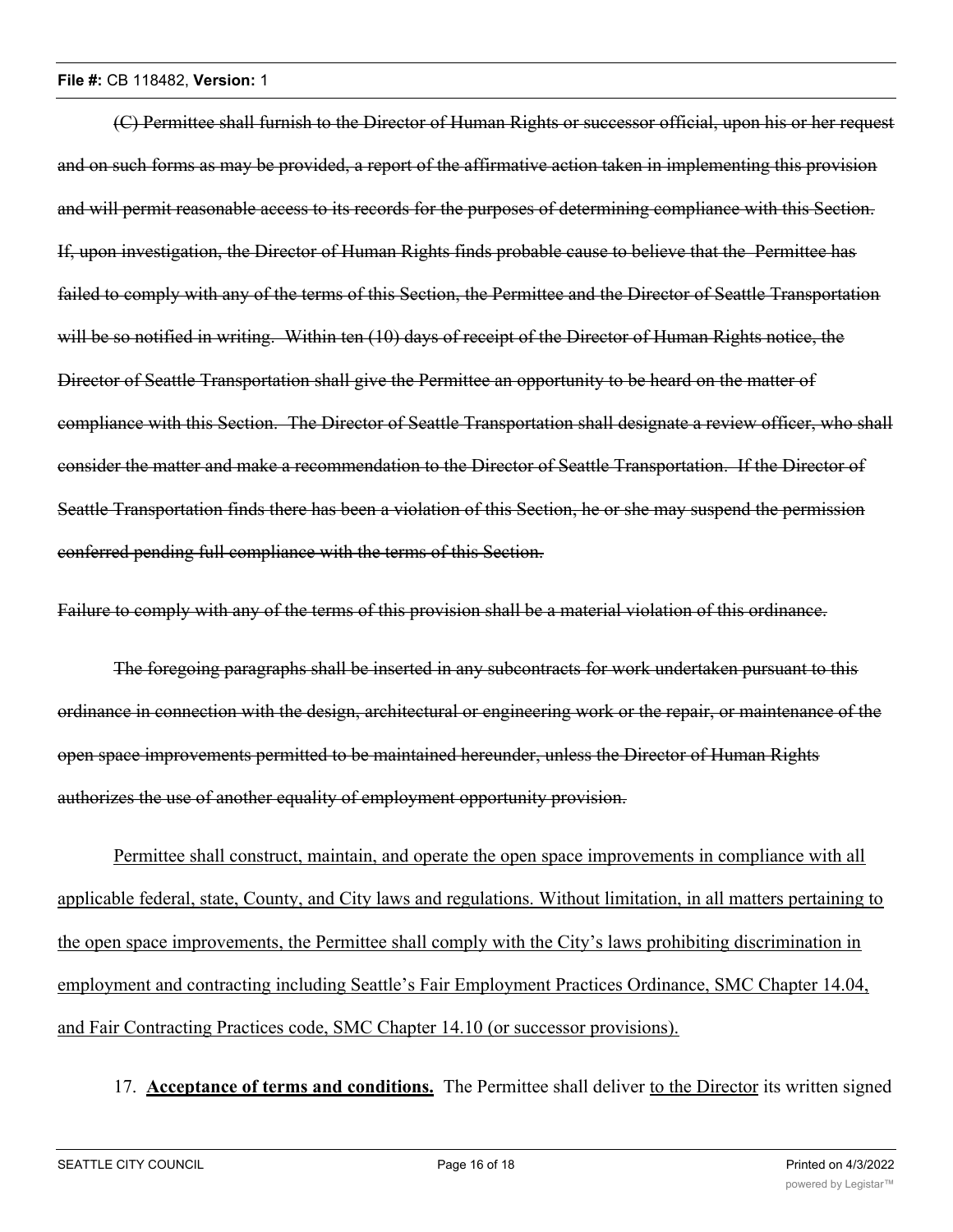acceptance of the ((permission conferred by)) terms of this ordinance ((and its terms and conditions to the Director ))within  $((sixty)(60)(4))$  days after the effective date of this ordinance. The Director  $((aceeptanee))$ shall  $((be))$ file $((d))$  the written acceptance with the City Clerk. If no such acceptance is received within that 60day period ((by then)), the privileges conferred ((provided)) by this ordinance shall be deemed declined or abandoned $((\xi))$  and the permission ((extended, contingent upon its acceptance, ))granted deemed lapsed and forfeited.

Section 3. Any act consistent with the authority of this ordinance taken after its passage and prior to its effective date is ratified and confirmed.

Section 4. This ordinance shall take effect and be in force 30 days after its approval by the Mayor, but if not approved and returned by the Mayor within ten days after presentation, it shall take effect as provided by Seattle Municipal Code Section 1.04.020.

Passed by the City Council the day of 3015, and

signed by me in open session in authentication of its passage this

\_\_\_\_\_ day of \_\_\_\_\_\_\_\_\_\_\_\_\_\_\_\_\_\_\_, 2015.

President of the City Council

Approved by me this day of , 2015.